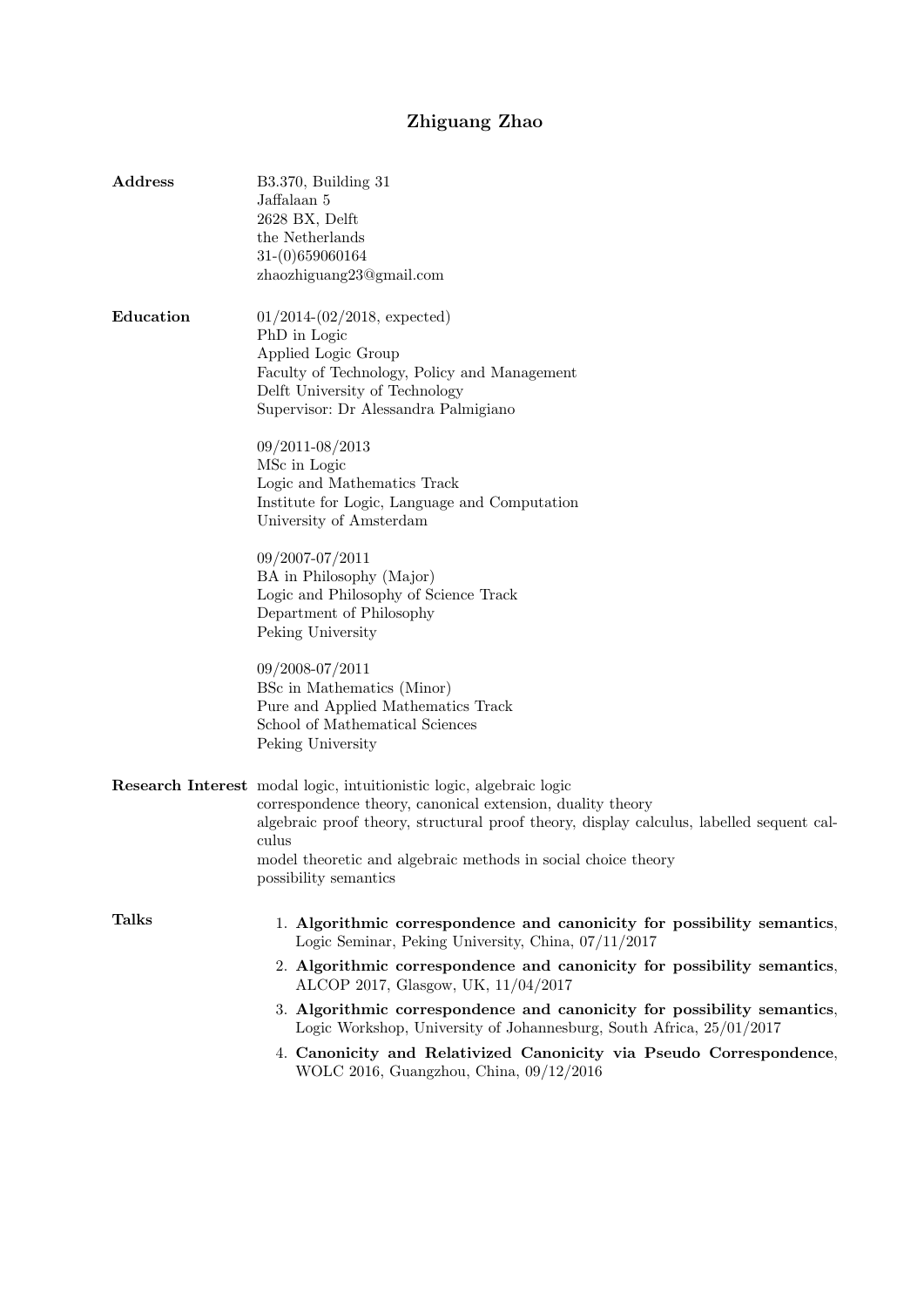- 5. Algorithmic correspondence and canonicity for possibility semantics, WOLC 2016, Guangzhou, China, 08/12/2016
- 6. Constructive Canonicity for Lattice-based Fixed Point Logics, WOLC 2016, Guangzhou, China, 07/12/2016
- 7. Sahlqvist via Translation, WOLC 2016, Guangzhou, China, 05/12/2016
- 8. Constructive Canonicity for Lattice-based Fixed Point Logics, SYSMICS 2016, Barcelona, Spain, 06/09/2016
- 9. Constructive Canonicity for Lattice-based Fixed Point Logics, Advances in Modal Logic 2016, Budapest, Hungary, 02/09/2016
- 10. Generalised Ultraproduct and Kirman-Sondermann Correspondence for Vote Abstention, PhD Colloquium, Delft University of Technology, the Netherlands, 21/04/2016
- 11. Sahlqvist via Translation, ALCOP 2016, Vienna, Austria, 08/04/2016
- 12. Generalised Ultraproduct and Kirman-Sondermann Correspondence for Vote Abstention, Logic Workshop, University of Johannesburg, South Africa, 08/01/2016
- 13. An Abstract Algebraic Logic View of Judgment Aggregation, LORI 2015, Taipei, Taiwan, China, 31/10/2015
- 14. Generalised Ultraproduct and Kirman-Sondermann Correspondence for Vote Abstention, LORI 2015, Taipei, Taiwan, China, 30/10/2015
- 15. A Comparison Between Two Kinds of Canonicity Proofs, Workshop on Correspondence and Canonicity in Non-Classical Logic, ILLC, Universiteit van Amsterdam, the Netherlands, 08/09/2015
- 16. Generalised Ultraproduct and Kirman-Sondermann Correspondence for Vote Abstention, Trends in Logic XV, Delft, the Netherlands, 03/07/2015
- 17. An Abstract Algebraic Logic View of Judgment Aggregation, TACL 2015, Ischia, Italy, 26/06/2015
- 18. Jónsson-style Canonicity for ALBA-Inequalities, TACL 2015, Ischia, Italy, 26/06/2015
- 19. Algorithmic Correspondence and Proof Theory for Strict Implication, TACL 2015, Ischia, Italy, 22/06/2015
- 20. An Abstract Algebraic Logic View of Judgment Aggregation, PhDs in Logic VII, Vienna, Austria, 14/05/2015
- 21. Algebraic Method in Social Choice, Logic and Algebra Day, University of Johannesburg, South Africa, 09/01/2015
- 22. An Algebraic View of Judgement Aggregation, Lorentz Workshop "Logics for Social Behavior", Leiden, the Netherlands, 10/11/2014
- 23. A Brief Introduction to Social Choice Theory, PhD Colloquium, Delft University of Technology, the Netherlands, 11/09/2014
- 24. Sahlqvist Theory for Regular Modal Logics, Advances in Modal Logic 2014, Groningen, the Netherlands, 05/08/2014
- 25. Several Approaches to Belief Revision, Applied Logic Seminar, Delft University of Technology, the Netherlands, 28/04/2014
- 26. Two Methods of Canonicity Proofs, Logic and Algebra Day, University of Johannesburg, South Africa, 24/01/2014
- 27. Algebraic Canonicity in Non-classical Logics, Logic Seminar, CLLC, Peking University, China, 17/09/2013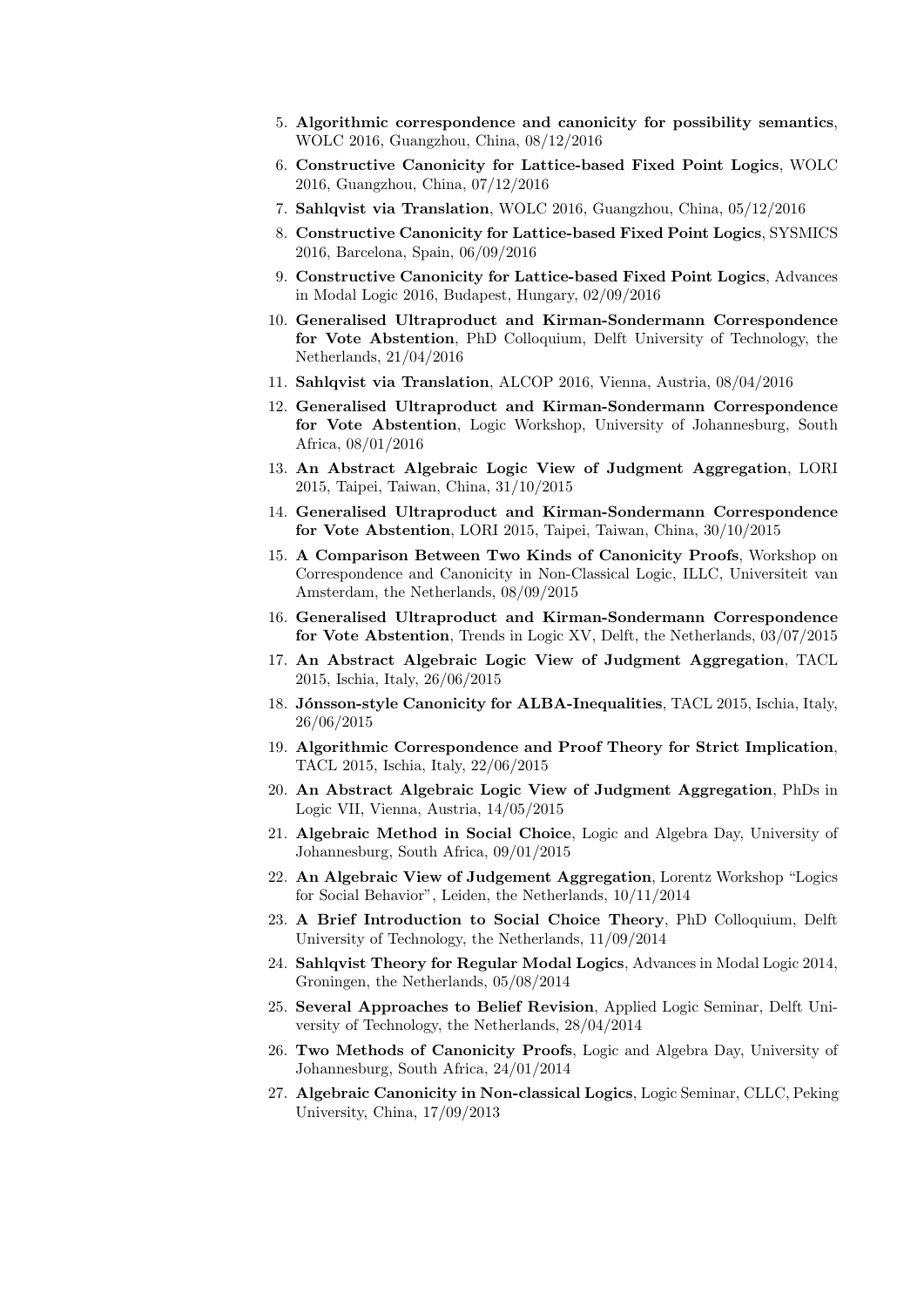|                          | 28. The Universal Model for the Positive Fragment of Intuitionistic Log-<br>ic, Seminar on Provability, Interpretability, Intuitionism and Arithmetic, ILLC,<br>Universiteit van Amsterdam, the Netherlands, $21/11/2012$ |
|--------------------------|---------------------------------------------------------------------------------------------------------------------------------------------------------------------------------------------------------------------------|
|                          | 29. A Combined Logic of Preference and Belief, Mini-workshop on Modal<br>Logic, Language and Logical Dynamics, 22nd meeting of Beijing Logic Forum<br>For Young Scholars, China, $12/06/2011$                             |
| Awards and<br>Honors     | 1. EMEA scholarship, Erasmus Mundus Program, European Commission, 09/2011-<br>06/2013                                                                                                                                     |
|                          | 2. National Southwest Associated University Scholarship, Peking University, 2010                                                                                                                                          |
|                          | 3. First Prize in Beijing Region in the National Mathematical Modeling Contest,<br>Beijing, $09/2010$                                                                                                                     |
|                          | 4. First Prize in the Jiang Zehan Mathematical Modeling Contest, Peking Univer-<br>sity, $05/2010$                                                                                                                        |
|                          | 5. Founder Scholarship, Peking University, 2009                                                                                                                                                                           |
|                          | 6. Dean's Award for Study Excellence, Peking University, 2009                                                                                                                                                             |
|                          | 7. Beijing Innovation Program Research Fellowship for Undergraduate Students,<br>title: The Representations of Uncertainty, Peking University, 07/2009-<br>09/2010                                                        |
|                          | 8. Leo Koguan Scholarship, Peking University, 2008                                                                                                                                                                        |
| <b>Scientific Visits</b> | 1. Department of Mathematics, University of Johannesburg, South Africa, 02/01/2017-<br>31/01/2017                                                                                                                         |
|                          | 2. Theory and Logic Group, Institute of Computer Languages, Technische Univer-<br>sität Wien, $11/04/2016 - 15/04/2016$                                                                                                   |
|                          | 3. Department of Mathematics, University of Johannesburg, South Africa, 05/01/2016-<br>29/01/2016                                                                                                                         |
|                          | 4. Department of Mathematics, University of Johannesburg, South Africa, 31/12/2014-<br>31/01/2015                                                                                                                         |
|                          | 5. Department of Mathematics, University of Johannesburg, South Africa, 21/01/2014-<br>10/02/2014                                                                                                                         |
| Journal Papers           | 1. Unified Correspondence and Proof Theory for Strict Implication, with<br>Minghui Ma, Journal of Logic and Computation, 27 (3): 921-960 (2017)                                                                           |
|                          | 2. Sahlqvist Theory for Impossible Worlds, with Alessandra Palmigiano, Sum-<br>it Sourabh, Journal of Logic and Computation, $27$ (3): $775-816$ (2017)                                                                   |
|                          | 3. Jónsson-style Canonicity for ALBA Inequalities, with Alessandra Palmi-<br>giano, Sumit Sourabh, Journal of Logic and Computation, 27 (3): 817-865 (2017)                                                               |
|                          | 4. Unified Correspondence as a Proof-theoretic Tool, with Giuseppe Greco,<br>Minghui Ma, Alessandra Palmigiano and Apostolos Tzimoulis, Journal of Logic<br>and Computation, doi:10.1093/logcom/exw022 (2016)             |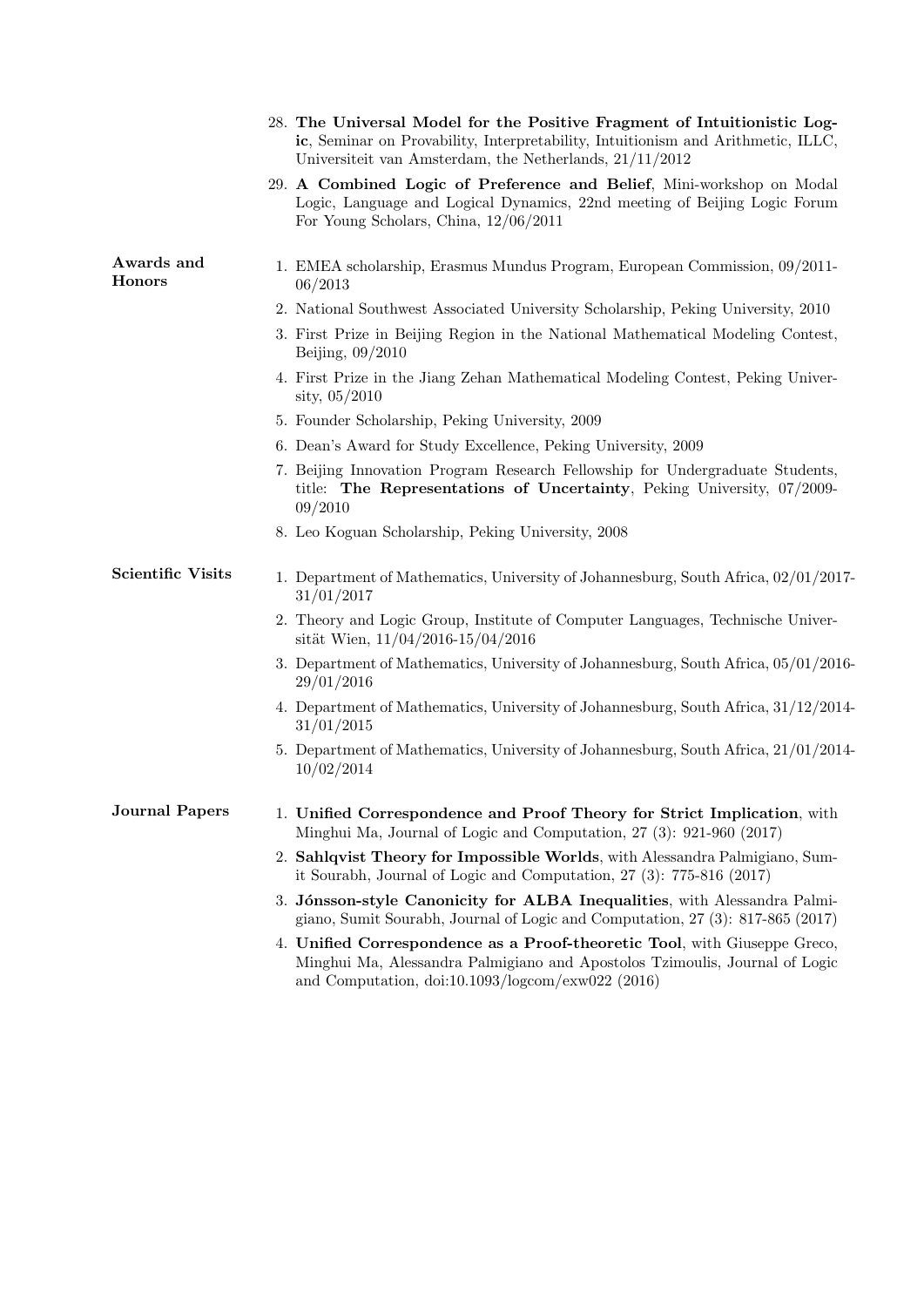| Papers in<br>Proceedings | 1. Algorithmic Sahlqvist Preservation for Modal Compact Hausdorff S-<br>paces, in Logic, Language, Information, and Computation - 24th International<br>Workshop, WoLLIC 2017, LNCS 10388, pp 387-400 (2017)                                                                                        |
|--------------------------|-----------------------------------------------------------------------------------------------------------------------------------------------------------------------------------------------------------------------------------------------------------------------------------------------------|
|                          | 2. Constructive Canonicity for Lattice-based Fixed Point Logics, with<br>Willem Conradie, Andrew Craig and Alessandra Palmigiano, in Logic, Language,<br>Information, and Computation - 24th International Workshop, WoLLIC 2017, L-<br>NCS 10388, pp 92-109 (2017)                                 |
|                          | 3. Universal Models for the Positive Fragment of Intuitionistic Logic, with<br>Nick Bezhanishvili, Dick de Jongh, Apostolos Tzimoulis, in Logic, Language, and<br>Computation: 11th International Tbilisi Symposium on Logic, Language, and<br>Computation, TbiLLC 2015 (2017)                      |
|                          | 4. Generalised Ultraproduct and Kirman-Sondermann Correspondence<br>for Vote Abstention, with Geghard Bedrosian and Alessandra Palmigiano, in<br>Logic, Rationality and Interaction: 5th International Workshop on Logic, Ratio-<br>nality and Interaction - LORI 2015, LNCS 9394, pp. 27-39 (2015) |
|                          | 5. An Abstract Algebraic Logic View on Judgment Aggregation, with<br>María Esteban and Alessandra Palmigiano, in Logic, Rationality and Interac-<br>tion: 5th International Workshop on Logic, Rationality and Interaction - LORI<br>2015, LNCS 9394, pp. 77-89 (2015)                              |
|                          | 6. Positive Formulas in Intuitionistic and Minimal Logic, with Dick de<br>Jongh, in Logic, Language, and Computation: 10th International Tbilisi Sym-<br>posium on Logic, Language, and Computation, TbiLLC 2013, LNCS 8984, pp<br>$175-189$ $(2015)$                                               |
| Papers Submitted         | 1. An Application of ALBA: Relativized Canonicity via Pseudo-Correspondence.<br>with Willem Conradie, Alessandra Palmigiano, Sumit Sourabh                                                                                                                                                          |
|                          | 2. Sahlqvist via Translation, with Willem Conradie and Alessandra Palmigiano                                                                                                                                                                                                                        |
| Papers in<br>Preparation | 1. Algorithmic Correspondence and Canonicity for Possibility Semantics<br>2. A Correspondence Theorem for Sabotage Modal Logic                                                                                                                                                                      |
| <b>Theses</b>            | 1. PhD Thesis: Unified Correspondence and Canonicity, supervised by Dr<br>Alessandra Palmigiano, Delft University of Technology, will defend in 02/2018                                                                                                                                             |
|                          | 2. MSc Thesis: Algebraic Canonicity of Non-Classical Logics, supervised by<br>Dr Alessandra Palmigiano, University of Amsterdam, defended on 29/08/2013,<br>score: $9/10$                                                                                                                           |
|                          | 3. BA Thesis: Combining Preference and Belief: From Statics to Dynamic-<br>s, supervised by Prof. Dr Feng Ye and Prof. Dr Fenrong Liu, Peking University,<br>defended on $31/05/2011$ , score: $95/100$                                                                                             |
| Teaching                 | 1. Spring 2017, Argumentation and Philosophy of Science, TU Delft                                                                                                                                                                                                                                   |
|                          | 2. Winter 2015, Integration Economics, Law, Philosophy and Technology,<br>TU Delft                                                                                                                                                                                                                  |
|                          | 3. Winter 2014, Ethics and Engineering for Aerospace Engineering, TU Delft                                                                                                                                                                                                                          |